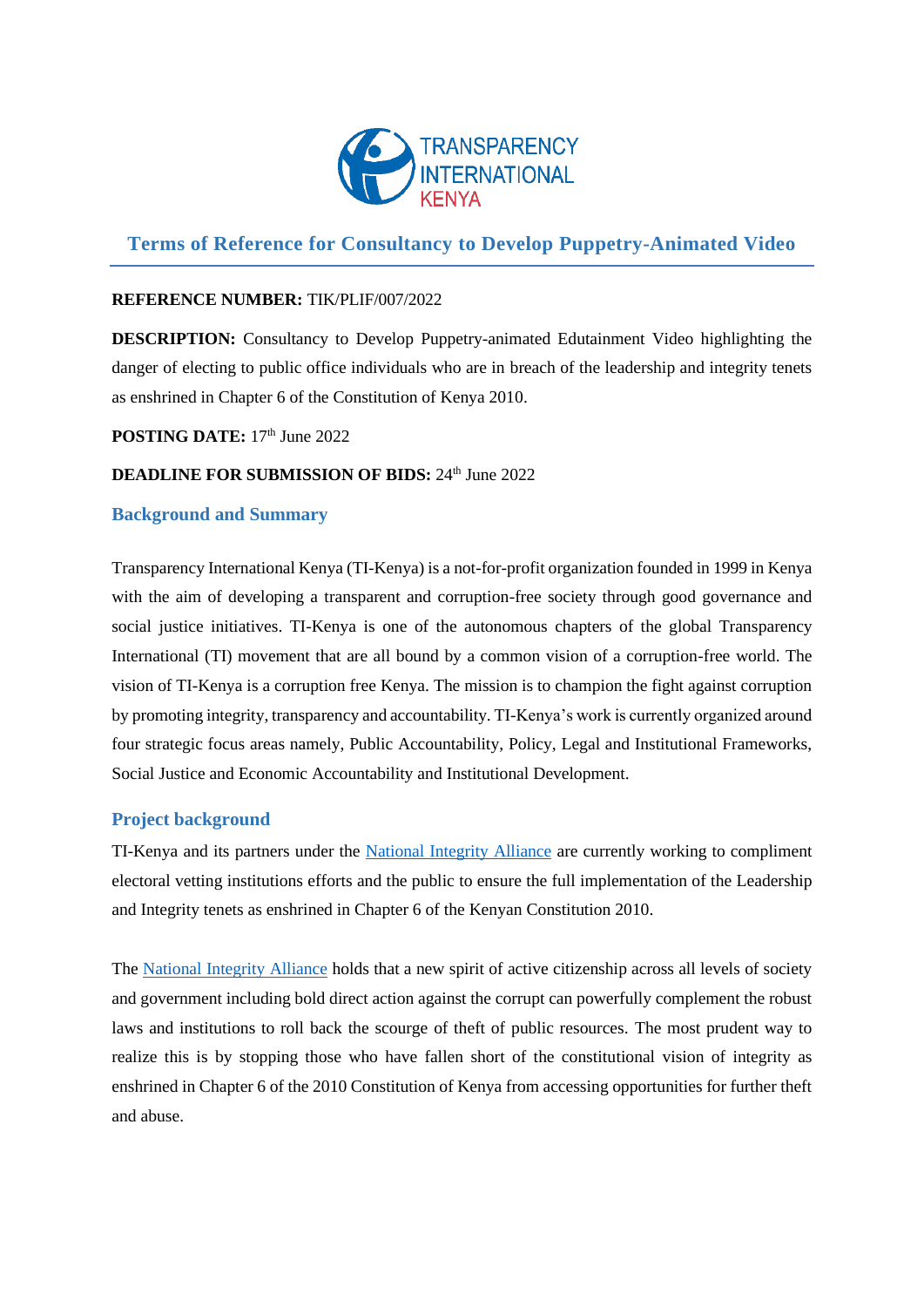One of the keyways the alliance aims to achieve its objective is through the [Red Card Campaign .](https://twitter.com/RedCardKE/status/1528355496134164480) Anchored on the knowledge that ethical standards seek to reward, not necessarily punish individuals in society, the Red Card Campaign proceeds from the key assumption that anyone not cleared (of any, and all serious allegation and violations) is not ethically fit to run for public office. Subsequently, by removing individuals with ethical issues, we can create a favourable environment for the emergence of credible leadership at all levels of society.

# **Scope of work and deliverables**

TI-Kenya, through the National Integrity Alliance (NIA), therefore, seeks to engage a consultant to develop a participatory, artistic, and interactive, edutainment puppetry-based animated video that highlights danger of electing to public office individuals who are in breach of the leadership and integrity tenets as enshrined in Chapter 6 of the Constitution of Kenya 2010, those named adversely by statutory agencies or prosecuted for corruption, economic crimes and abuse of office or other criminal offences.

# **Specific deliverables**

While working remotely but closely with TI-Kenya team, the consultant is expected to undertake to support the achievement of the above objective and specifically:

- Develop a script with narrative message capturing the key aspects of puppetry and submit to TI-Kenya for approval
- Undertake puppet construction and design costumes, set and décor that reflects subjects
- Produce an interactive puppet of between 1 minute to 3 minutes long with subtitles
- The puppet should target the general audience/electorate
- Conduct audience analysis and advice on dissemination plan on different platforms for maximum impact
- Delivery Format: YouTube video format, Social Media platforms format and WhatsApp compatibility
- Submit the edited puppet through email and Flash Disc in HD MP4 formats

# **DURATION:** The Assignment is expected to take **10 working days**

# **Qualifications and attributes required**

Consultant for this assignment must meet the following minimum requirements:

• The Consultant must have at least a diploma in Mass Media and Communication studies, or other related areas.